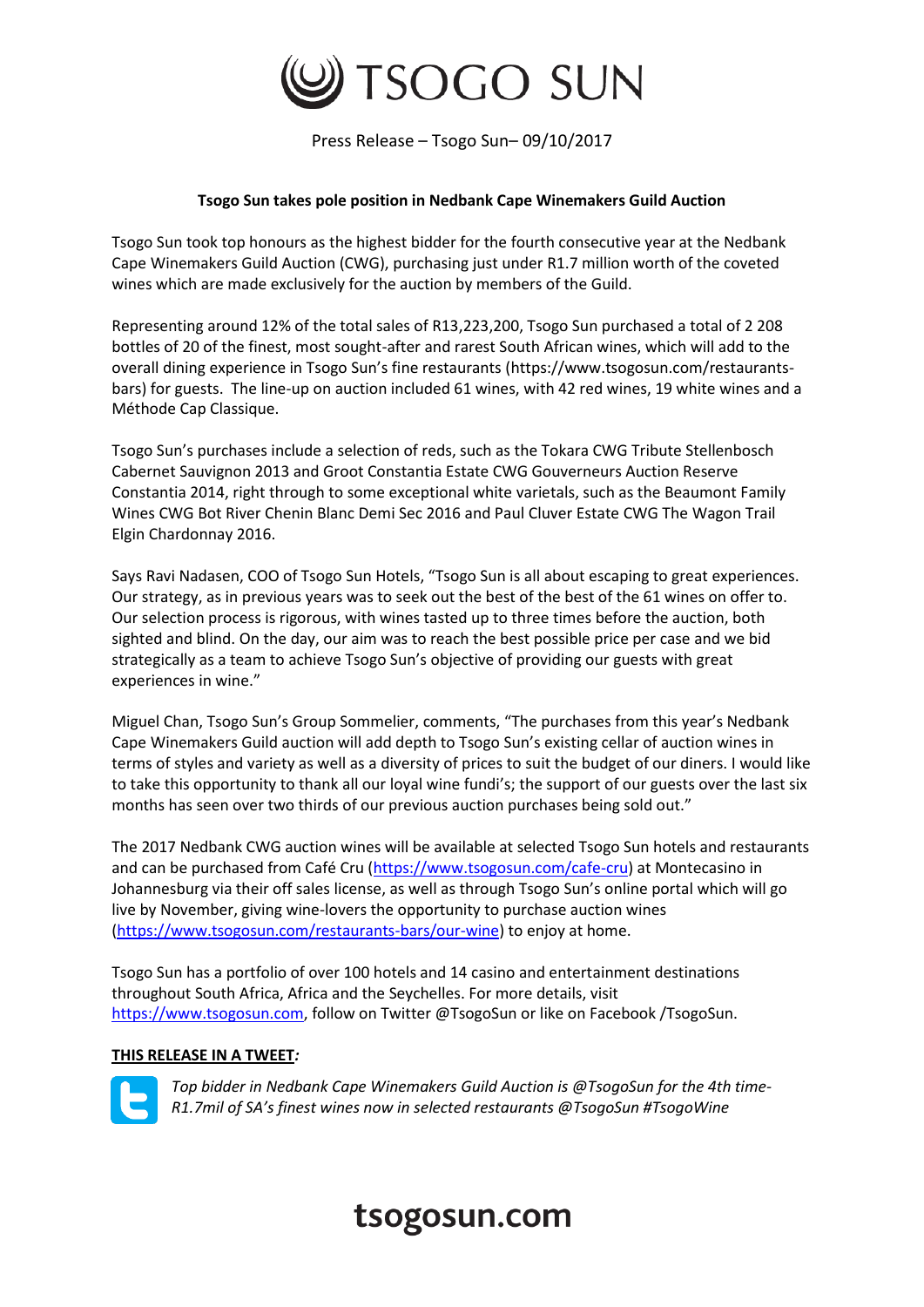

Press Release – Tsogo Sun– 09/10/2017

## **Q&A with Tsogo Sun's Group Sommelier, Miguel Chan**

## **Q: What was the total number of cases of wine purchased?**

A: Our final tally was 368 cases or 2 208 bottles of the finest, most sought-after and rarest South African Cape wines, which will add significantly to our guests' dining experience in our fine restaurants.

#### **Q: Which was the wine you purchased the most cases of?**

A: Forty-four cases of The Love Boat White 2016, an unusual white blend that resulted from the friendship between two celebrated CWG members, Adi Badenhorst and Duncan Savage, who, on a working trip to Denmark, rented a boat on AirBnB. When they arrived, they discovered that the boat was so small they had to share a bunker for the rest of the trip. A picture was shared on Facebook and the rest is history… hence the name.

# **Q: What was the most coveted wine purchased by Tsogo Sun this year?**

A: It's hard to single out just one wine. I would say there were two simply world class, monumental wines of which we were lucky to secure 34 cases each. These were the first-ever wine by CWG member Morne Vrey of Delaire Graaf Estate, a spectacular Banhoek, Stellenbosch Chardonnay 2016; and a wooded Sauvignon Blanc made in a French style similar to the great white Bordeaux – the Bartho Eksteen Vloekskoot Upper Hemel-en-Aarde Valley 2016.

# **Q: What was the reason for the purchase of the Vriesenhof Vineyards CWG Stellenbosch Pinot Noir 2015 Magnum? How many did you purchase?**

A: Big bottle or large format bottles are ideal for any table of four or more guests and always adds to the dining experience simply by their sheer presence on the table. However, the reason of acquiring 48 magnums is that not only was 2015 one of the greatest vintages ever in South Africa, this Pinot Noir is one of the finest in Stellenbosch and South Africa. Not many people know that Vriesenhof Vineyards is owned by Jan Boland Coetzee, himself a CWG member, and a star Springbok player in the 70's. His reputation as a gentleman supersedes that of his stature on the field, and in the wine industry he is acknowledged as 'wine royalty'.

#### **Q: Was there a particular wine that you had to fight hard to win?**

A: CWG auction bidding is always a dynamic affair. We would have loved to get more of the Vouvray-like Beaumont Family Wines Bot River Chenin Blanc Demi Sec 2016 by Sebastian Beaumont.